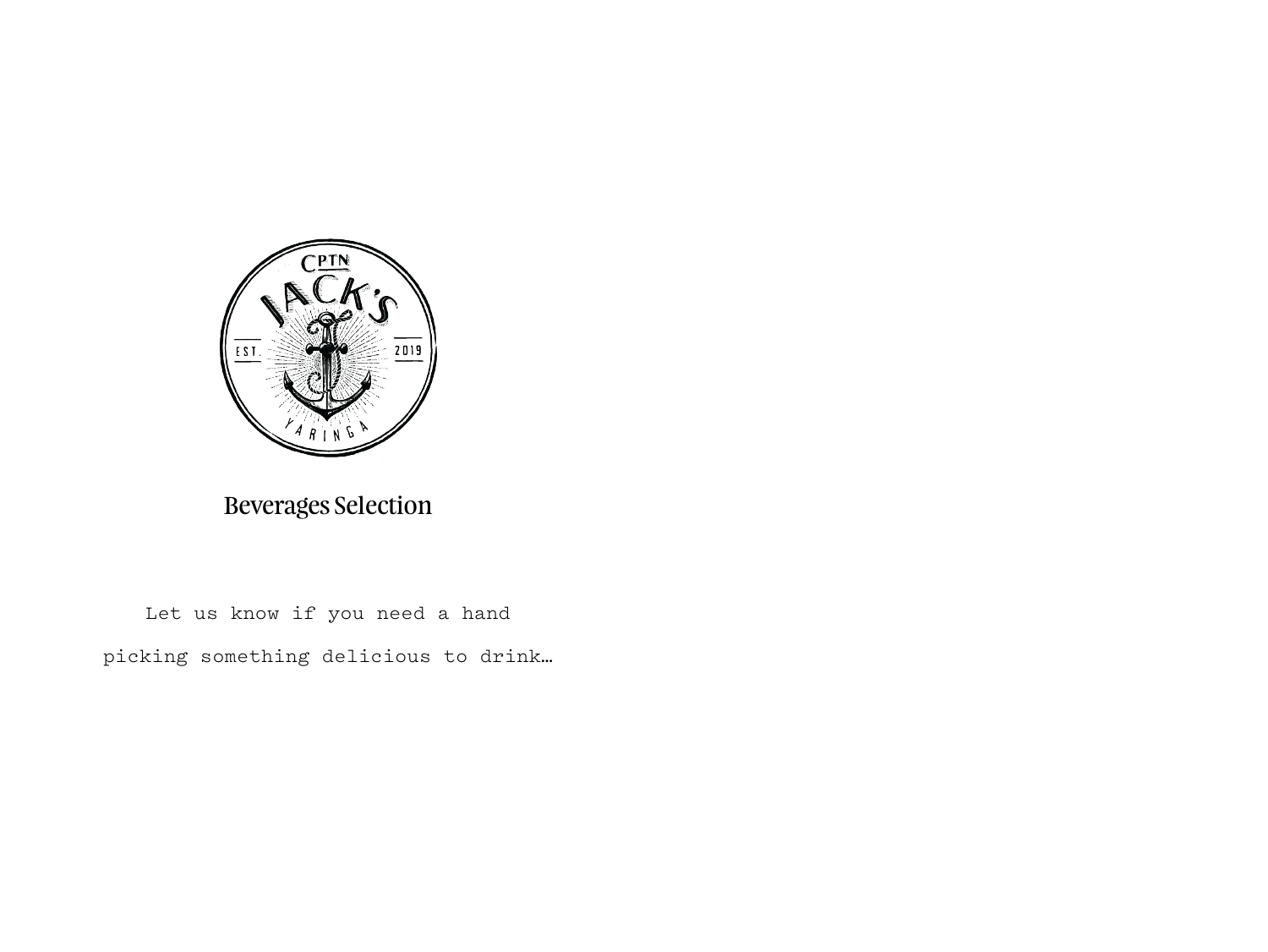## **COCKTAILS**

| Fair Wind Sour (a favourable wind)                                                      | 22 |
|-----------------------------------------------------------------------------------------|----|
| Cj's fig infused Rum, Heering cherry liqueur, egg white<br>& lemon juice                |    |
| Hearties (friends, fellow comrades or sailors)                                          | 24 |
| Finlandia Vodka, passionfruit purée, fresh mint, lime juice<br>& tropical crush seltzer |    |
| Bounty (reward for capturing a known criminal, such as a pirate)                        | 22 |
| CJ's roasted coconut & thyme infused Tequila, pineapple juice<br>& lime juice           |    |
| Corsair (pirate from the Mediterranean Sea)                                             | 25 |
| CJ's apricot infused Brandy, Cointreau, lime juice<br>& sugar syrup                     |    |
| Carouser (reckless or loud person who drinks excessively)                               | 24 |
| Gosling black Rum, Jimmy Barbados Rum, CJ's Falernum<br>& lime juice                    |    |
| Jack's Espresso Martini (Jack's most famous recipe)                                     | 22 |
| Finlandia Vodka, Kalhua, coffee & sugar syrup                                           |    |
| $Cap'n$ (captain of a ship)                                                             | 20 |

Beefeater Gin, mixed berry purée & lemon juice

All classic cocktails are available upon request subject to liquor availability. We are proud to support local distilleries on the Mornington Peninsula as well as to showcase our own infused spirits.

## **MOCKTAILS**

Mornington Draught

Cascade Light (2.4% alc/vol) 9

| Matey (shipmate or friend)                           | 12  |
|------------------------------------------------------|-----|
| Coffee, orange juice, cinnamon & citrus syrup        |     |
| Nipper (small child)                                 | 12  |
| Strawberry purée, fresh mint, lemon juice & lemonade |     |
| Lass (young girl)                                    | 12. |
| Mixed berry purée, lemon juice & soda water          |     |
| <b>BEERS</b>                                         |     |
| Goat Lager                                           | 9   |
| Wolf of Willow Pacific Sour                          | 12  |
| Jetty Road Pale Ale                                  | 11  |
| Jetty Road Draught                                   | 11  |
| Mornington Draught                                   | 11  |

Crown Lager 11<br>Asahi 11 Asahi 11 Asahi 12 Asahi 12 Asahi 12 Asahi 12 Asahi 12 Asahi 12 Asahi 12 Asahi 12 Asahi 12 Asahi 12 Asahi 12 As Old Apple Shed Cider (Apple or Pear) 11<br>
01d Apple Shed Ginger Beer 12 Old Apple Shed Ginger Beer<br>Jetty Road Refreshing Ale (3.5% alc/vol) 9 Jetty Road Refreshing Ale (3.5% alc/vol)<br>Cascade Light (2.4% alc/vol) 9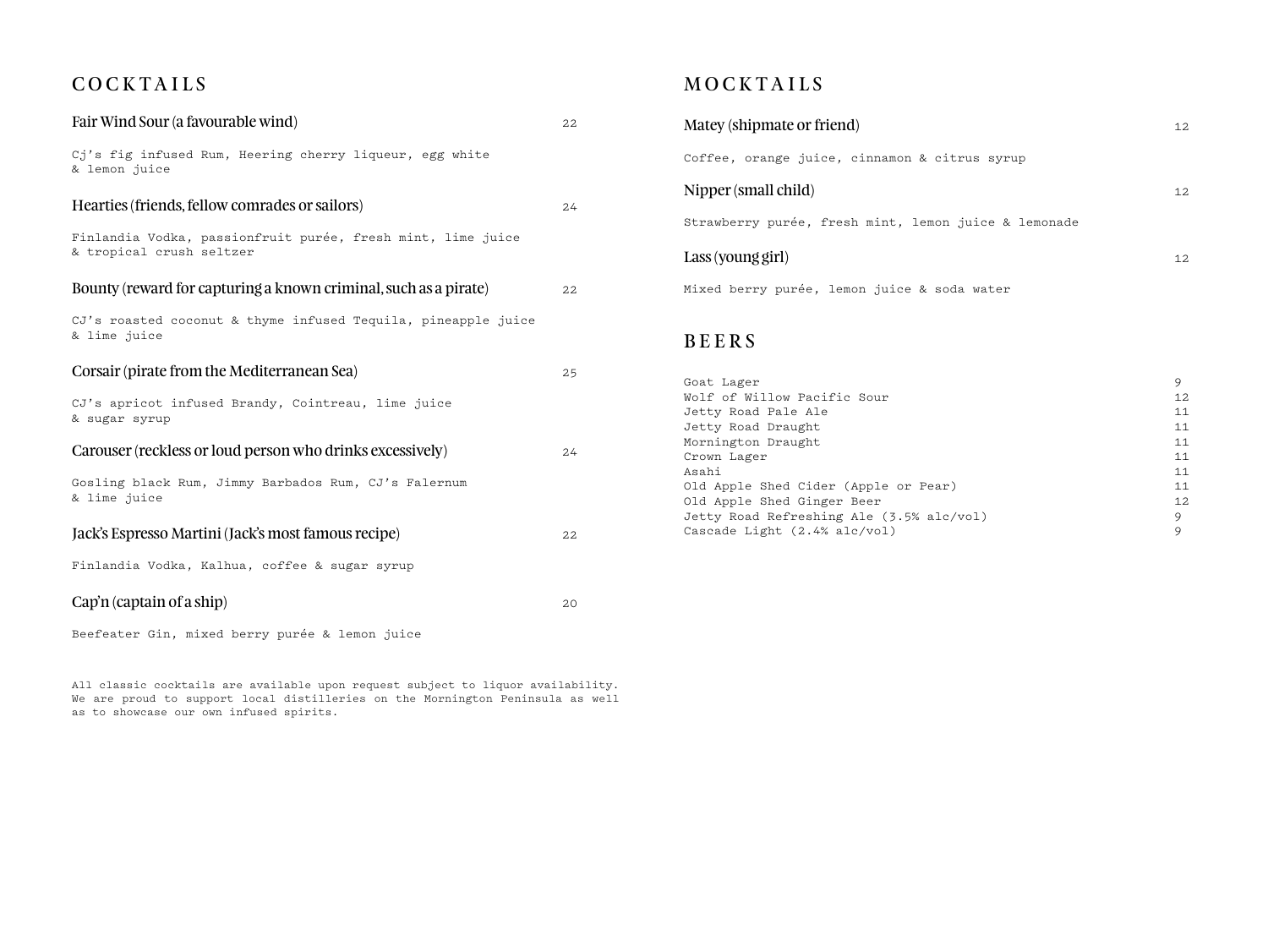# SPIRITS

## Aperitif

| Aperol, Italy             | 10              |
|---------------------------|-----------------|
| Campari, Italy            | 10              |
| Cinzano, Italy            | 10              |
| Dolin, France             | 10              |
| Martini Bianco, Italy     | 10              |
| Martini Rosso, Italy      | 10              |
| Luxardo, Italy            | 12 <sup>°</sup> |
| Cynar, Italy              | 10              |
| Malibu, Barbados          | 10              |
| Midori, Mexico            | 10              |
| Soho, France              | 10              |
| Pama, US                  | 12              |
| Pimm's, UK                | 10              |
| Pernod, France            | 10              |
| Disaronno Amaretto, Italy | 10              |
| Chambord, France          | 12              |
| Heering Cherry, Denmark   | 10              |
| Yuzu Sake, Japan          | 22              |

#### Rum

| Bundaberg Rum, Queensland AU        | 10 |
|-------------------------------------|----|
| Bacardi Rum, Bermuda                | 12 |
| Flor De Caña 4 years Rum, Nicaragua | 12 |
| Kraken Rum, Trinidad                | 12 |
| Jimmy Rum "Oaked", Victoria AU      | 18 |
| Jimmy Rum "Navy", Victoria AU       | 18 |
| Jimmy Rum "Barbados", Victoria AU   | 18 |
| Appleton Rum, Jamaica               | 12 |
| Sailor Jerry Rum, Virgin Island     | 10 |
| Don Papa 7 years Rum, Phillipines   | 16 |
| Gunpowder Rum, New Zealand          | 18 |
| Gunpowder Cherry Rum, New Zealand   | 16 |

### Gin

| Roku Gin, Japan                         | 14 |
|-----------------------------------------|----|
| Beefeater Gin, UK                       | 12 |
| Hendricks Gin, UK                       | 14 |
| Ink Gin, New South Wales AU             | 15 |
| Bombay Sapphire Gin, UK                 | 12 |
| Bass & Flinders Cherry Gin, Victoria AU | 12 |
| Scurvy Gin by Gunpowder, New Zealand    | 16 |
|                                         |    |

#### Vodka

| Finlandia Vodka, Finland<br>Reyka Vodka, Iceland<br>Belvedere Vodka, Poland<br>Penny Avenue Vodka, Victoria AU                                                                                                                      | 10<br>12<br>14<br>14                   |
|-------------------------------------------------------------------------------------------------------------------------------------------------------------------------------------------------------------------------------------|----------------------------------------|
| Tequila                                                                                                                                                                                                                             |                                        |
| El Jimador Tequila, Mexico<br>Herradura Tequila, Mexico<br>Don Julio Tequila, Mexico                                                                                                                                                | 10<br>18<br>18                         |
| Mezcal                                                                                                                                                                                                                              |                                        |
| Illegal Joven Mezcal, Mexico                                                                                                                                                                                                        | 16                                     |
| Whisky                                                                                                                                                                                                                              |                                        |
| Jack Daniel's Whisky, US<br>Glenfiddich 12 years Whisky, UK<br>Talisker 10 years Whisky, UK<br>Taketsuru Pure Malt Whisky, Japan<br>Suntory Toki Whisky, Japan<br>Johnnie Walker Red Label Whisky, UK<br>Chivas 12 years Whisky, UK | 12<br>16<br>18<br>22<br>14<br>12<br>12 |
| Bourbon                                                                                                                                                                                                                             |                                        |
| Maker's Mark Bourbon, US<br>Buffalo Trace Bourbon, US                                                                                                                                                                               | 12<br>12                               |
| <b>Digestif</b>                                                                                                                                                                                                                     |                                        |
| Kalhua, Mexico<br>Bailey's, Ireland<br>Grand Marnier, France<br>Frangelico, Italy<br>Fireball, Canada<br>Drambuie, UK                                                                                                               | 10<br>10<br>14<br>10<br>10<br>14       |
| Cointreau, France                                                                                                                                                                                                                   | 12                                     |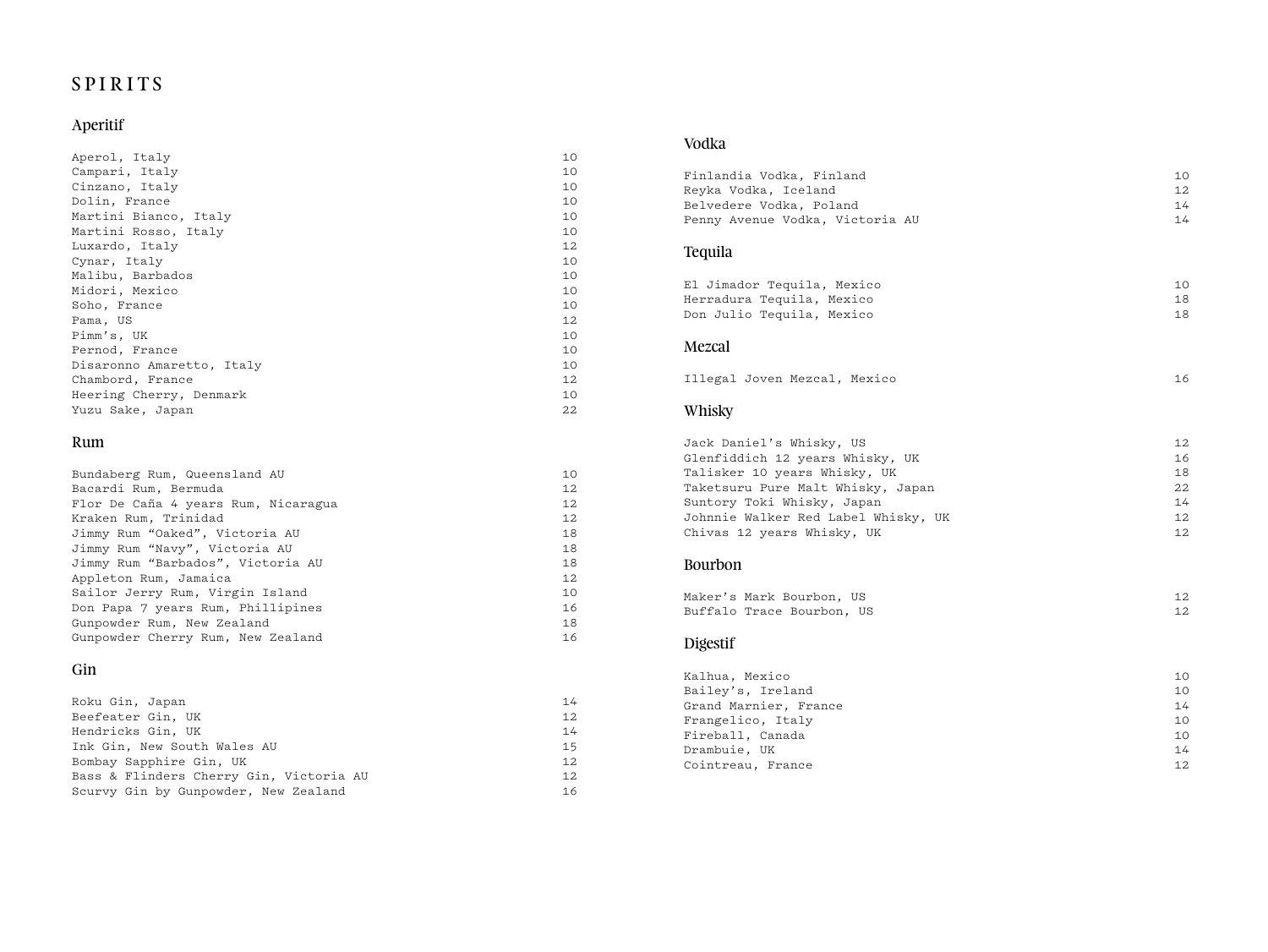# WINES

## Sparkling Wines

| 2016 Montalto Estate Range "Cuvée One", Red Hill VIC                                                                                                                                                                           | 75                   |
|--------------------------------------------------------------------------------------------------------------------------------------------------------------------------------------------------------------------------------|----------------------|
| NV "Terra Viva Bio" Prosecco Extra Dry, Veneto Italy                                                                                                                                                                           | 13 / 58              |
| 2021 Helen's Hill "Roma of Grace", Yarra Valley VIC                                                                                                                                                                            | 86                   |
| NV Veuve Cliquot Ponsardin Brut, Reims France                                                                                                                                                                                  | 160                  |
| White Wines                                                                                                                                                                                                                    |                      |
| 2020 Avani Pinot Gris, Red Hill VIC                                                                                                                                                                                            | 66                   |
| 2021 Foxeys Hangout Pinot Gris, Red Hill VIC                                                                                                                                                                                   | 13 / 58              |
| 2021 Quealy Pinot Grigio, Balnarring VIC                                                                                                                                                                                       | 72                   |
| 2018 Gilbert Blanc Pinot Gris blend, Orange NSW                                                                                                                                                                                | 56                   |
| 2019 Sentio "Petit" Chardonnay, Beechworth VIC                                                                                                                                                                                 | 90                   |
| 2019 Crittenden Estate Kangerong Chardonnay, Dromana VIC                                                                                                                                                                       | 75                   |
| 2021 Le Stagiaire Chardonnay, Mornington Peninsula VIC                                                                                                                                                                         | 67                   |
| 2021 Mount MacLeod Chardonnay, Gippsland VIC                                                                                                                                                                                   | 14 / 63              |
| 2021 Polperro Chardonnay, Mornington Peninsula VIC                                                                                                                                                                             | 96                   |
| 2020 Nazaaray Estate Sauvignon Blanc, Flinders VIC                                                                                                                                                                             | 78                   |
| 2021 Mahi Sauvignon Blanc, Marlborough NZ                                                                                                                                                                                      | 14 / 63              |
| 2020 François Chidaine Sauvignon Blanc, Touraine France                                                                                                                                                                        | 86                   |
| 2020 Te Mata Estate Sauvignon Blanc, Hawke's Bay NZ                                                                                                                                                                            | 66                   |
| 2021 Pierro "LTC" Semillon Sauvignon Blanc, Margaret River WA<br>2021 Sentio Aligoté, King Valley VIC<br>2019 Crittenden "Los Hermanos Saludos" Petit Manseng,<br>King Valley VIC<br>2018 Phaedrus Estate Fiano, Moorooduc VIC | 76<br>78<br>54<br>56 |
| 2020 Von Buhl Riesling Troken, Pfalz Germany                                                                                                                                                                                   | 76                   |
| 2019 Glaetzer-Dixon Uberblanc Riesling, Tamar Valley Tasmania                                                                                                                                                                  | 68                   |
| 2019 Hochkirch Riesling, Henty VIC                                                                                                                                                                                             | 82                   |
| 2016 Catlin Grüner Veltliner, Adelaide Hills SA                                                                                                                                                                                | 66                   |
| 2018 Menade Verdejo DOC, Rueda Spain                                                                                                                                                                                           | 54                   |
| 2018 Abadia Albariño, Rias Baixas Spain                                                                                                                                                                                        | 66                   |
| 2021 Dormilona Chenin Blanc, Margaret River WA                                                                                                                                                                                 | 78                   |
| Rosé Wines                                                                                                                                                                                                                     |                      |

| 2021 Luke Lambert "Crudo" Rosé, Yarra Valley VIC             | 14 / 63 |
|--------------------------------------------------------------|---------|
| 2017 Craig Avon Vineyard Cabernet Rosé, Merricks North VIC   | 62.     |
| 2021 Mount Horrocks Syrah Rosé, Clare Valley SA              | 72.     |
| 2020 Le Grand Cros "L'Esprit" Rosé, Côtes-de-Provence France | 76      |

### Red Wines

| 2018 Circe Pinot Noir, Mornington Peninsula VIC                                                                   | 87      |
|-------------------------------------------------------------------------------------------------------------------|---------|
| 2018 Montalto Red Hill Block Pinot Noir,                                                                          |         |
| Mornington Peninsula VIC                                                                                          | 115     |
| 2020 Ocean Eight Gunnamatta Pinot Noir,                                                                           |         |
| Mornington Peninsula VIC                                                                                          | 68      |
| 2021 Quartier by Port Phillip Estate Pinot Noir,                                                                  |         |
| Mornington Peninsula VIC                                                                                          | 14 / 63 |
| 2017 Domaine Parent Pinot Noir, Burgundy France                                                                   | 165     |
| 2018 Mitolo "Jester" Cabernet Sauvignon, McLaren Vale SA                                                          | 14 / 63 |
| 2017 Castelli Cabernet Sauvignon, Frankland River WA                                                              | 74      |
| 2018 Bird in Hand Cabernet Sauvignon, Adelaide Hills SA                                                           | 80      |
| 2017 De Bortoli Melba Reserve Cabernet Sauvignon,                                                                 |         |
| Yarra Valley VIC                                                                                                  | 105     |
| 2017 Granite Hill Cabernet Franc, Macedon Ranges VIC                                                              | 75      |
| 2018 Te Mata Estate Awatea Cabernet Merlot, Hawke's Bay NZ                                                        | 97      |
| 2021 Luke Lambert Syrah, Yarra Valley VIC                                                                         | 106     |
| 2020 Place of Changing Winds no 2 Syrah , Heathcote VIC                                                           | 70      |
| 2019 Oliver's Taranga Shiraz, McLaren Vale SA                                                                     | 76      |
| 2020 Rockbare Shiraz, McLaren Vale SA                                                                             | 14 / 63 |
| 2017 Juxtaposed Grenache, McLaren Vale SA                                                                         | 54      |
| 2017 Pontifex Grenache, Shiraz, Mourvèdre, Barossa Valley SA<br>2020 Domaine de Ferrand "Mistral" Grenache blend, | 75      |
| Rhône Valley France                                                                                               | 72      |
| 2019 Domaine de Ferrand "Châteauneuf-du-Pape" Grenache blend,                                                     |         |
| Rhône Valley France                                                                                               | 226     |
| 2019 Massolino Langhe Nebbiolo, Piedmont Italy                                                                    | 134     |
| 2019 Marion Valpolicella Borgo Corvina Rondinella, Veneto Italy                                                   | 88      |
|                                                                                                                   |         |

### Dessert Wines

| 2018 Quealy Late Harvest Pinot Gris (375 ml), Balnarring VIC |  |  |  |  |  | 62      |  |
|--------------------------------------------------------------|--|--|--|--|--|---------|--|
| Quinta Do Noval Tawny Port, Porto Portugal                   |  |  |  |  |  | 20 / 88 |  |
| Henriques & Henriques Medium Dry Madeira 5 Years Old, Spain  |  |  |  |  |  | 19 / 86 |  |